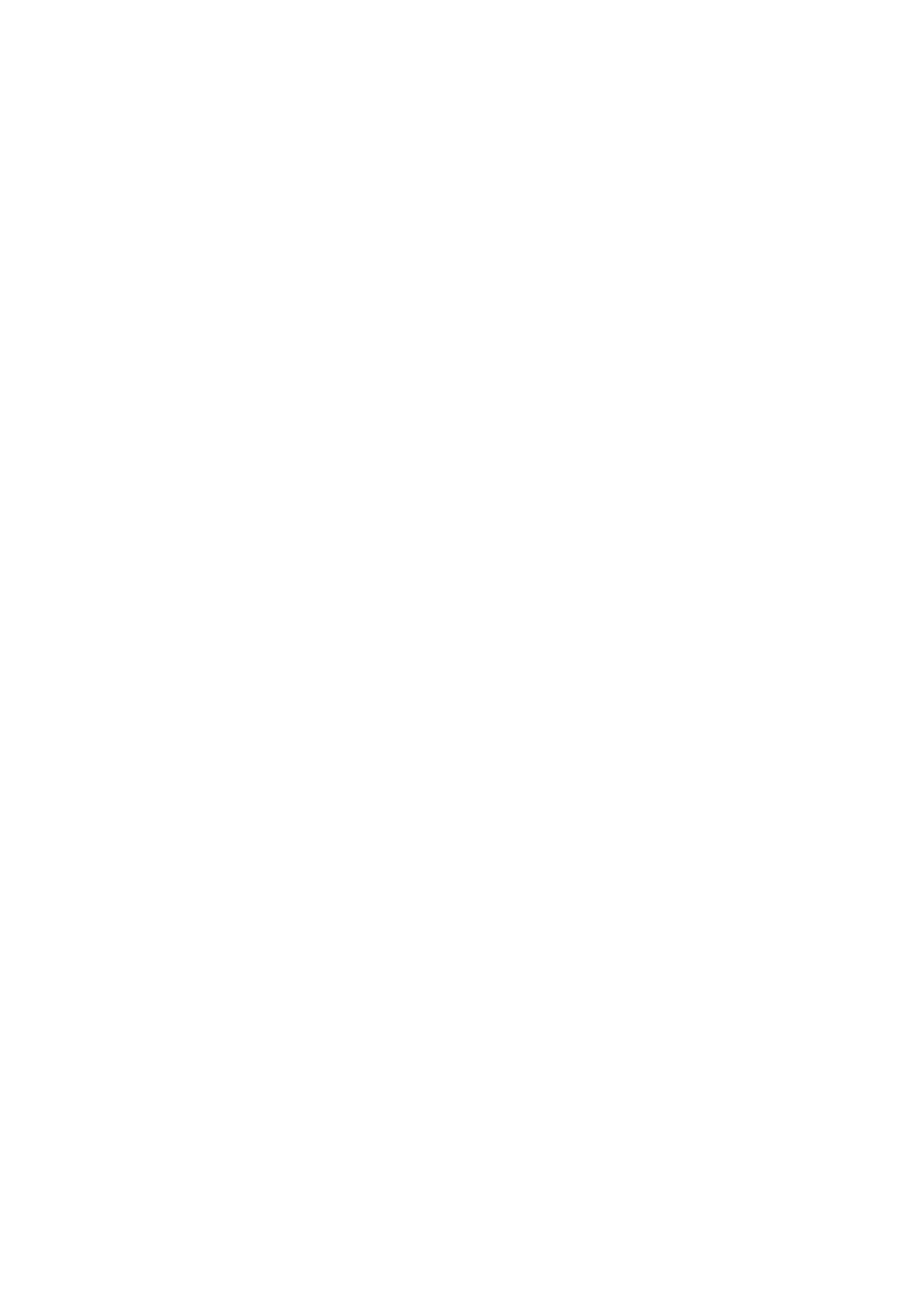

Resolution number IMSB/2020/50

MOVED by IMSB Member L Ngamane, seconded by Deputy Chairperson T Henare:

That the Independent Māori Statutory Board:

a) accept the apology from member Terrence Hohneck for absence.

#### **CARRIED**

#### **2 Declaration of Interest**

There were no declarations of interest.

### **3 Confirmation of Minutes**

Resolution number IMSB/2020/51

MOVED by IMSB Member T Kake, seconded by IMSB Member J Smith:

That the Independent Māori Statutory Board:

a) confirm the ordinary minutes of its meeting, held on Monday, 7 September 2020, including the confidential section, as a true and correct record.

#### **CARRIED**

## **4 Extraordinary Business**

Late item to be added. Item 12 Board Appointment – Quality Advice Programme

#### **5 Financial Report August 2020**

Resolution number IMSB/2020/52

MOVED by Deputy Chairperson T Henare, seconded by IMSB Member K Wilson:

That the Independent Māori Statutory Board:

a) receive the Financial Report for August 2020.

#### **CARRIED**

#### **6 Board Strategic Priorities Progress Report**

Resolution number IMSB/2020/53

MOVED by IMSB Member T Kake, seconded by IMSB Member J Smith:

That the Independent Māori Statutory Board:

a) receive the Board Strategic Priorities Progress Report for October 2020.

## **CARRIED**

#### **7 Increase to Delegated Financial Authority**

Resolution number IMSB/2020/54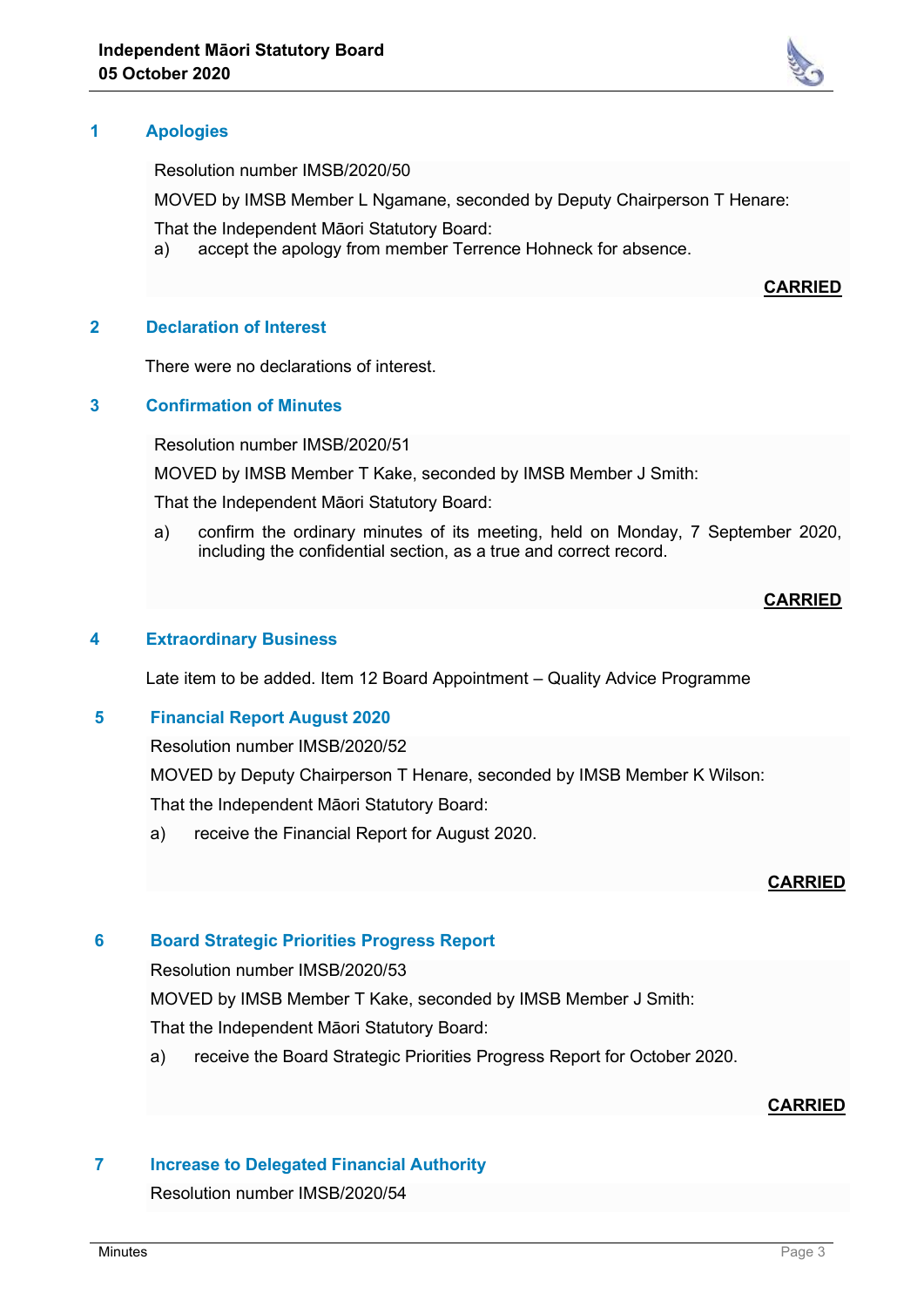

MOVED by Deputy Chairperson T Henare, seconded by IMSB Member T Kake:

That the Independent Māori Statutory Board:

a) that the Board delegates authority to the Chairperson and Chief Executive Officer to expend monies on behalf of the Independent Māori Statutory Board in accordance with the Board's work plan and conditional on an overall limit per transaction of \$100,000 and the funds being available. Any transactions larger than \$100,000 are to be ratified by the Board.

Note that member Renata Blair opposed.

**CARRIED**

# **8 Approach and Timeline to Updating the Schedule of Issues of Significance for Mana Whenua and Mataawaka**

Resolution number IMSB/2020/55

MOVED by Deputy Chairperson T Henare, seconded by IMSB Member J Smith:

That the Independent Māori Statutory Board:

- a) receive the report Approach and Timeline to Updating the Schedule of Issues of Significance for Mana Whenua and Mataawaka.
- b) Agree the overall approach and timeline for updating the Schedule of Issues of Significance for Mana Whenua and Mataawaka; and
- c) note that there will be a progress report on Updating the Schedule of Issues of Significance for Mana Whenua and Mataawaka to the Board December meeting

**CARRIED**

## **9 Improving Council's Engagement with Mana Whenua through Relationship Agreements and Iwi-led opportunities**

Resolution number IMSB/2020/56

MOVED by IMSB Member L Ngamane, seconded by Deputy Chairperson T Henare:

That the Independent Māori Statutory Board:

a) receive the report entitled "Improving Council's Engagement with Mana Whenua through Relationship Agreements and Iwi-led opportunities".

# **CARRIED**

## **10 Board Appointment - Climate Political Reference Group**

Resolution number IMSB/2020/57

MOVED by Deputy Chairperson T Henare, seconded by IMSB Member G Wilcox:

That the Independent Māori Statutory Board:

- a) receive the invitation from the Environment and Climate Change Committee to appoint a member to the Climate Political Reference Group.
- b) appoint a member to the Climate Political Reference Group.

Resolution number IMSB/2020/58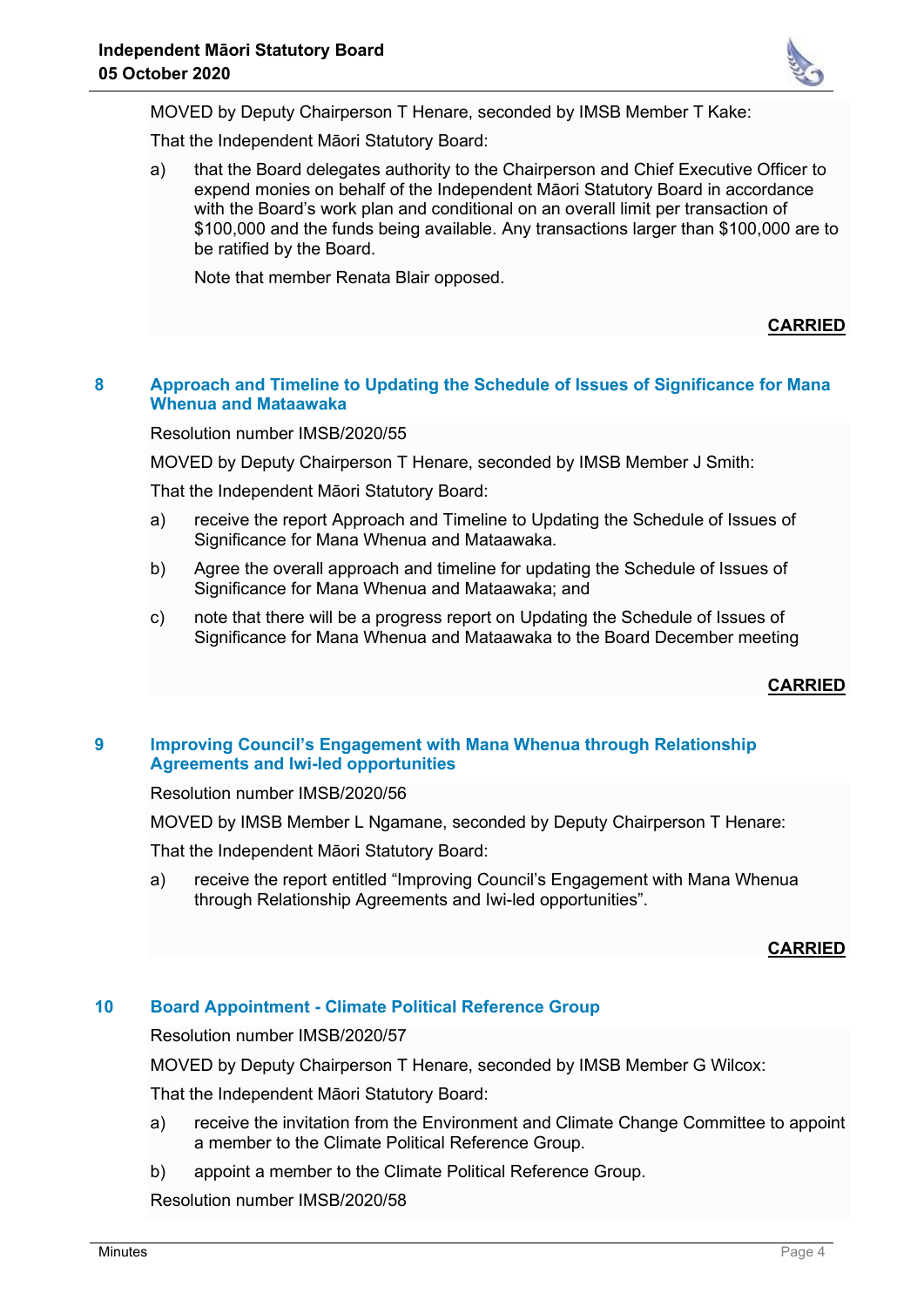

MOVED by Chairperson D Taipari, seconded by IMSB Member L Ngamane:

That the Independent Maori Statutory Board:

c) agree to appoint members Glenn Wilcox and Karen Wilson to the Climate Political Reference Group.

**CARRIED**

### **11 Independent Māori Statutory Board objectives for the Auckland Council Long-term plan 2021-31**

Resolution number IMSB/2020/59

MOVED by IMSB Member R Blair, seconded by IMSB Member J Smith:

That the Independent Māori Statutory Board:

- a) receive the report providing an overview of the key issues for the Board's consideration for advocacy in the Auckland Council Long-term plan (LTP) 2021-31, based on the Issues of Significance for Māori in Tāmaki Makaurau;
- b) note that the Board will engage with council staff on the process of developing the draft LTP 2021-31 over October-December 2020 to advance the Board's objectives for the Long-term plan.

## **CARRIED**

## **12 Board Appointment - Quality Advice Programme**

Resolution number IMSB/2020/60

MOVED by IMSB Member R Blair, seconded by IMSB Member G Wilcox:

That the Independent Māori Statutory Board:

- a) receive the report Board Appointment Quality Advice Programme.
- b) appoint a member to as a quality advice liaison.

Resolution number IMSB/2020/61

MOVED by IMSB Member G Wilcox, seconded by Deputy Chairperson T Henare:

That the Independent Maori Statutory Board:

c) appoint Chair D. Taipari, members Renata Blair and Karen Wilson

#### **CARRIED**

## **13 Procedural motion to exclude the public**

Resolution number IMSB/2020/62

MOVED by Deputy Chairperson T Henare, seconded by IMSB Member G Wilcox:

That the Independent Māori Statutory Board:

a) exclude the public from the following part(s) of the proceedings of this meeting.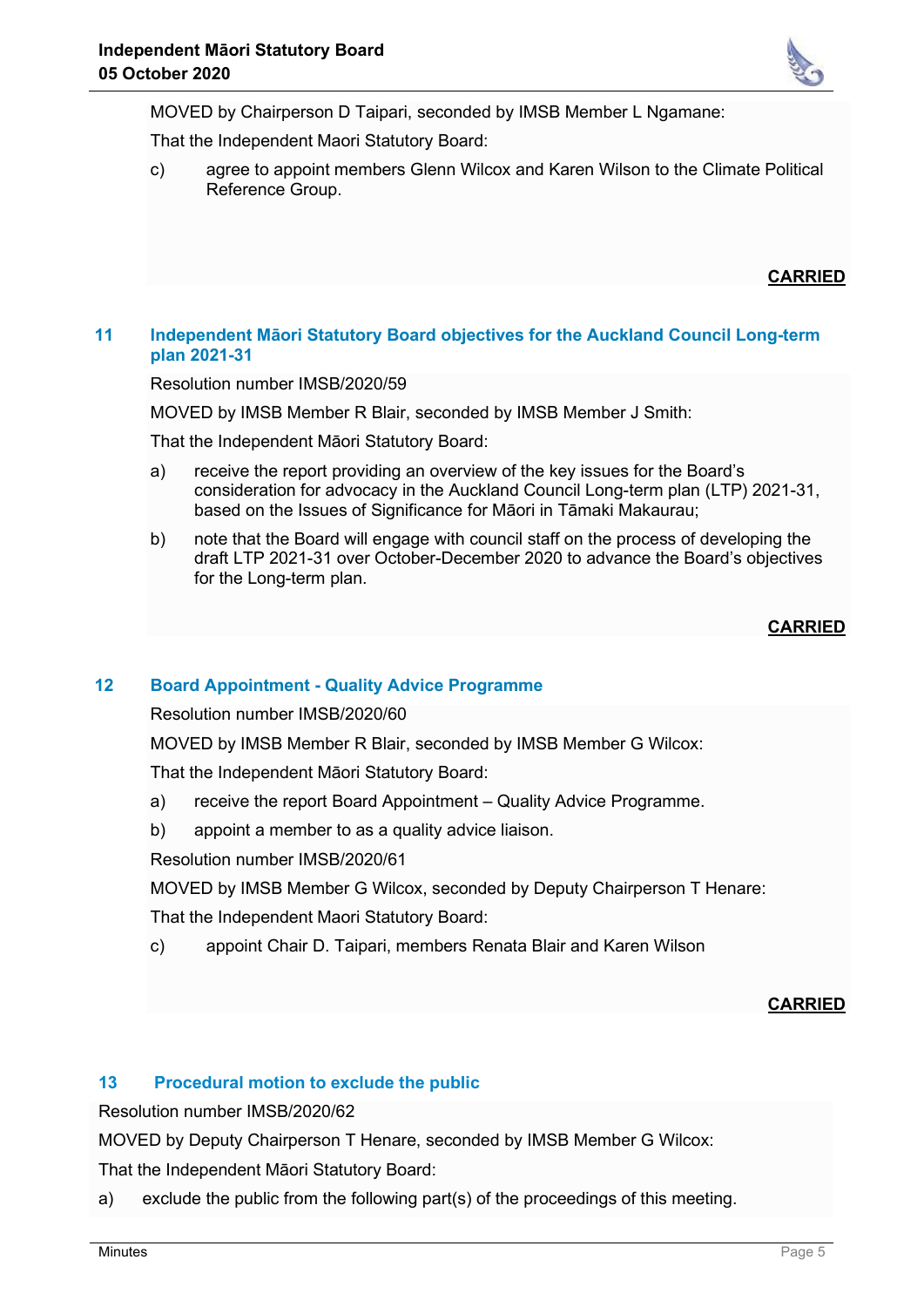

b) agree that <<ENTER NAME, TITLE OF PERSON>> be permitted to remain for Confidential Item <<CONFIDENTIAL ITEM NO.>>:<<ITEM TITLE>> after the public has been excluded, because of their knowledge of <<SPECIFY>>, which will help the Independent Māori Statutory Board in its decision-making.

The general subject of each matter to be considered while the public is excluded, the reason for passing this resolution in relation to each matter, and the specific grounds under section 48(1) of the Local Government Official Information and Meetings Act 1987 for the passing of this resolution follows.

This resolution is made in reliance on section 48(1)(a) of the Local Government Official Information and Meetings Act 1987 and the particular interest or interests protected by section 6 or section 7 of that Act which would be prejudiced by the holding of the whole or relevant part of the proceedings of the meeting in public, as follows:

| <u>UCUDU UDUCHISHU IIII U MARARAHI AUGH</u>                                                                                                                                        |                                                                                                                                                                                                                                                                                                                                                                                                                                                                                                                                               |                                                                                                                                                                                                 |
|------------------------------------------------------------------------------------------------------------------------------------------------------------------------------------|-----------------------------------------------------------------------------------------------------------------------------------------------------------------------------------------------------------------------------------------------------------------------------------------------------------------------------------------------------------------------------------------------------------------------------------------------------------------------------------------------------------------------------------------------|-------------------------------------------------------------------------------------------------------------------------------------------------------------------------------------------------|
| Reason for passing this resolution<br>in relation to each matter                                                                                                                   | Particular interest(s) protected<br>(where applicable)                                                                                                                                                                                                                                                                                                                                                                                                                                                                                        | Ground(s) under section 48(1) for<br>the passing of this resolution                                                                                                                             |
| The public conduct of the part of<br>the meeting would be likely to result<br>in the disclosure of information for<br>which good reason for withholding<br>exists under section 7. | $s7(2)(f)(ii)$ - The withholding of the<br>information is necessary to<br>maintain the effective conduct of<br>public affairs through the protection<br>of such members, officers,<br>employees and persons from<br>improper pressure or harassment.<br>In particular, the report contains<br>$s7(2)(f)(i)$ – The free and frank<br>expression of opinions by or<br>between or to members of officers<br>or employees of any local authority,<br>or any persons to whom section 2<br>(5) of this act applies, in the course<br>of their duty. | s48(1)(a)<br>The public conduct of the part of<br>the meeting would be likely to result<br>in the disclosure of information for<br>which good reason for withholding<br>exists under section 7. |

# **C1 Scope Options Te Tiriti o Waitangi Audit**

The text of these resolutions is made available to the public who are present at the meeting and form part of the minutes of the meeting.

# **CARRIED**

12.16pm The public was excluded.

Resolutions in relation to the confidential items are recorded in the confidential section of these minutes and are not publicly available.

12.26pm The public was re-admitted.

## **RESTATEMENTS**

It was resolved while the public was excluded:

# **C1 Scope Options Te Tiriti o Waitangi Audit**